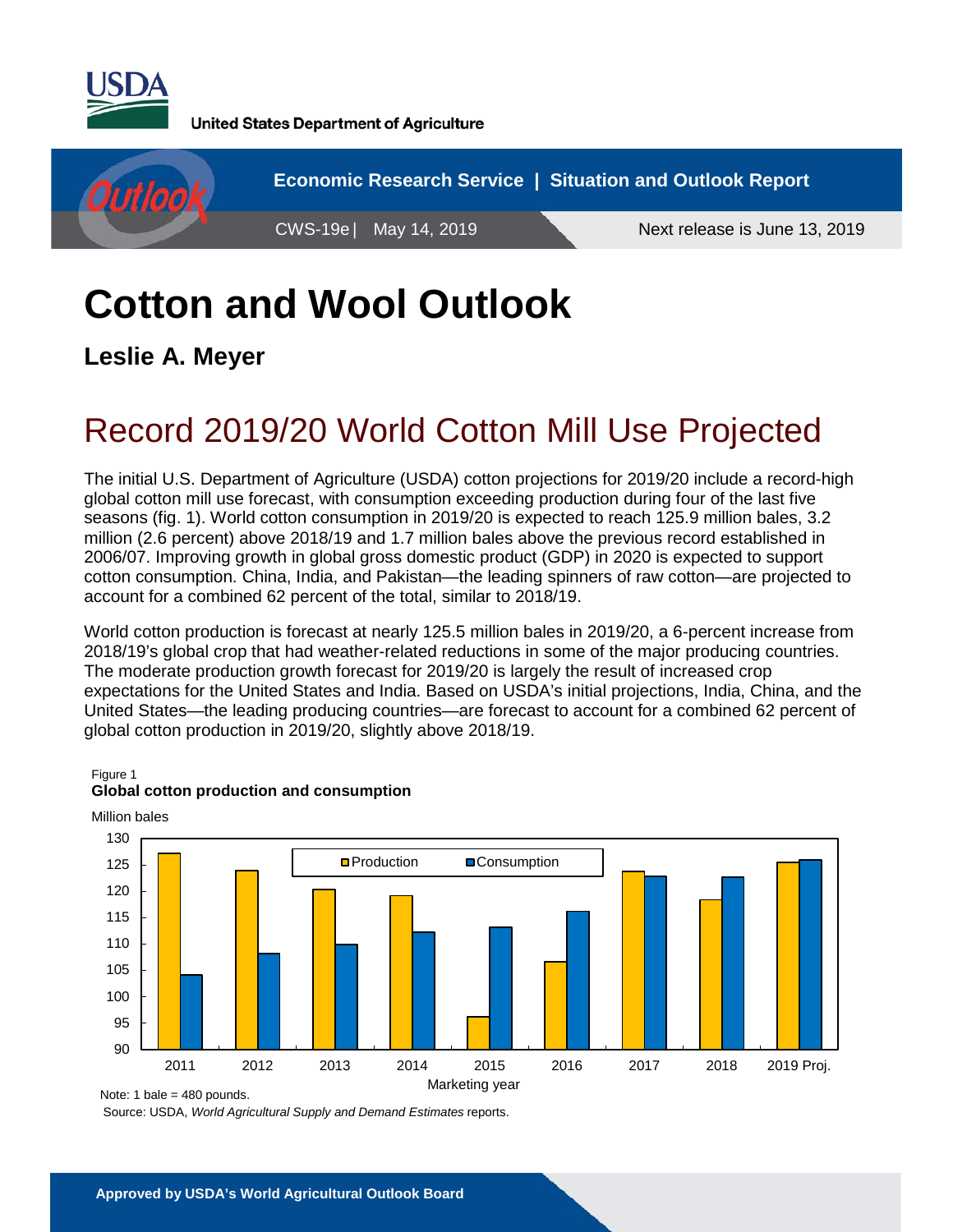## **Domestic Outlook**

### U.S. Cotton Crop Forecast To Increase in 2019

According to USDA's initial projection for the 2019 crop, U.S. cotton production is forecast at 22 million bales, 20 percent above the final 2018 estimate. Based on the March *Prospective Plantings* report, 2019 cotton area is estimated at 13.78 million acres. Although relative harvest price expectations still support large cotton plantings, 2019 area is forecast to decrease 320,000 acres from 2018's 7-year high. However, lower abandonment expectations for the 2019 crop mostly from favorable moisture conditions in the Southwest region—are forecast to push harvested area to its highest in over a decade.

Planted area for upland cotton is expected to decline in 2019, while extra-long staple (ELS) acreage is forecast slightly higher. For the upcoming season, upland acreage is projected lower in three of the Cotton Belt regions, while rising in the Delta (fig. 2). Based on *Prospective Plantings*, the Southwest upland acreage is estimated at approximately 8.2 million acres, below 2018's 8.7 million but the second highest since 1980. The Southwest is forecast to account for 61 percent of the total upland area in 2019, similar to the 5-year average. Cotton acreage in the Southeast is projected at 2.8 million acres in 2019, 75,000 acres below 2018 but still one of the largest levels of the decade. In 2019, the Southeast is once again expected to account for 21 percent of the total upland area, slightly below the 5-year average.

In the Delta, 2019 cotton acreage is projected to increase 14 percent to nearly 2.3 million acres, compared with the 5-year average of 1.6 million acres. With the largest area since 2011, the Delta's share of total upland area is expected to rise to approximately 17 percent. Upland cotton area in the West, in contrast, is forecast to decrease 7 percent to 265,000 acres, the smallest in 3 years but above the 5-year average. However, the West will once again account for 2 percent of the total upland cotton area in 2019. Meanwhile, ELS cotton is concentrated in the West, where nearly 95 percent of the 255,000-acre total is expected to be planted in 2019. California is the leading ELS-producing State, accounting for 225,000 acres of the total.





Source: USDA, *Crop Production* and *Prospective Plantings* reports.

**2** Cotton and Wool Outlook, CWS-19e, May 14, 2019 USDA, Economic Research Service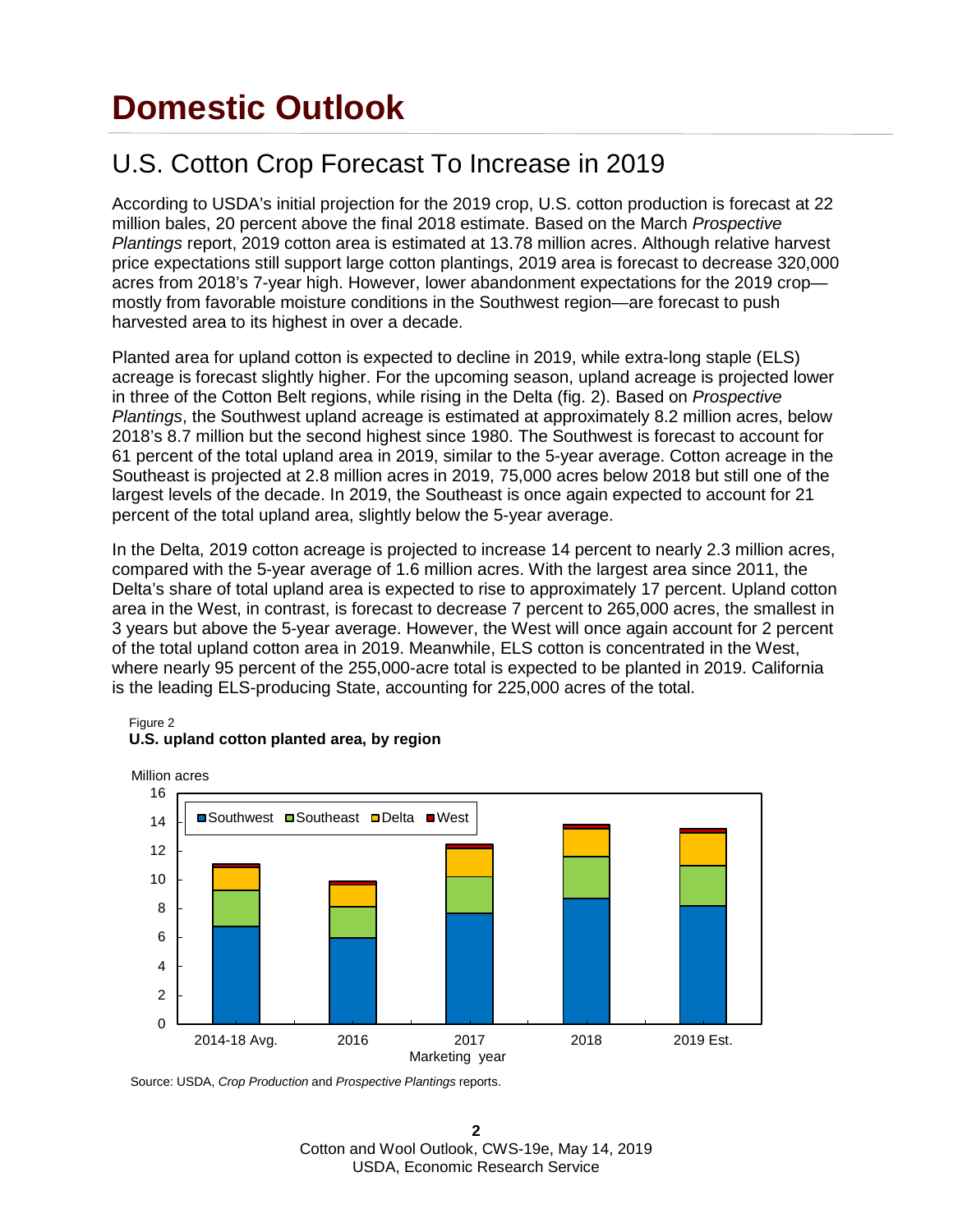As of early May, favorable moisture conditions—particularly in the Southwest region—have contributed to the early-season outlook for cotton plantings. On the High Plains of Texas, where 60 percent of the State's cotton is planted, accumulated precipitation from November 2018-April 2019 was near the long-term average. Weather conditions will continue to influence cotton plantings, crop progress, and yield. As of May 12, 26 percent of the U.S. cotton area had been planted, slightly below both last season and the 2014-18 average. However, several States were considerably below their 5-year averages as of May12, including Missouri, Arkansas, Mississippi, and Louisiana.

U.S. cotton harvested area for 2019 is projected at 12.5 million acres, 23 percent above the 2018 estimate. The preliminary 2019 forecast is based on the 2009-18 average abandonment, weighted by region, with an adjustment for favorable Southwest conditions. As a result, the U.S. abandonment rate is projected at 9 percent, compared with 2018's rate of nearly 28 percent. The national yield is forecast at 842 pounds per harvested acre and is based on the 2014-18 crop average yields, weighted by region. The initial U.S. yield estimate is 22 pounds below the final 2018 yield but only slightly below the 5-year average.

### U.S. Cotton Demand Projected To Rise in 2019/20

U.S. cotton demand (mill use plus exports) in 2019/20 is forecast higher at 20.1 million bales, the highest since 2005/06. While mill use is projected unchanged from 2018/19 at 3.1 million bales, exports are expected to increase 15 percent to 17.0 million bales, the second highest on record. In 2019/20, U.S. cotton exports are forecast to account for nearly 85 percent of U.S. cotton demand. In 2018/19, uncertainty about the U.S.-China trade relationship dampened U.S. cotton export prospects to China. However, U.S. sales to China through April 2019 for 2019/20 support the overall higher import demand expectations seen for China. And, with the larger U.S. crop projected for 2019, cotton exports are forecast to benefit from increased global trade, although competition from other exporters like Brazil is expected. In 2019/20, the U.S. share of world trade is projected at 37.5 percent, between the estimated shares of the previous two seasons.

With U.S. cotton production forecast to exceed demand in 2019/20, ending stocks are expected to increase considerably from the current season. Cotton stocks are forecast at 6.4 million bales on July 31, 2020, the largest since 2007/08, while the stocks-to-use ratio of nearly 32 percent is the highest in 11 years. Based on these initial projections, the 2019/20 U.S. upland farm price is forecast at 65 cents per pound, or 5 cents below the 2018/19 estimate of 70 cents per pound.

#### 2018/19 Estimates Revised in May

U.S. cotton production for 2018/19 was adjusted downward in May as USDA released it final cotton production estimates with minor revisions to area, yield, and production (table 10). The U.S. cotton crop was finalized at 18.37 million bales, with a national yield of 864 pounds per harvested acre; production and yield were below 2017/18 but were each near their highest level of the last 10 years. On the demand side, U.S. exports were reduced 250,000 bales in May to 14.75 million bales as the recent shipment pace indicates the lower expectations are more likely. Based on the latest estimates for 2018/19, U.S. ending stocks are forecast at 4.65 million bales, the largest in a decade but a stocks-to-use ratio (26 percent) that is only slightly above the year before.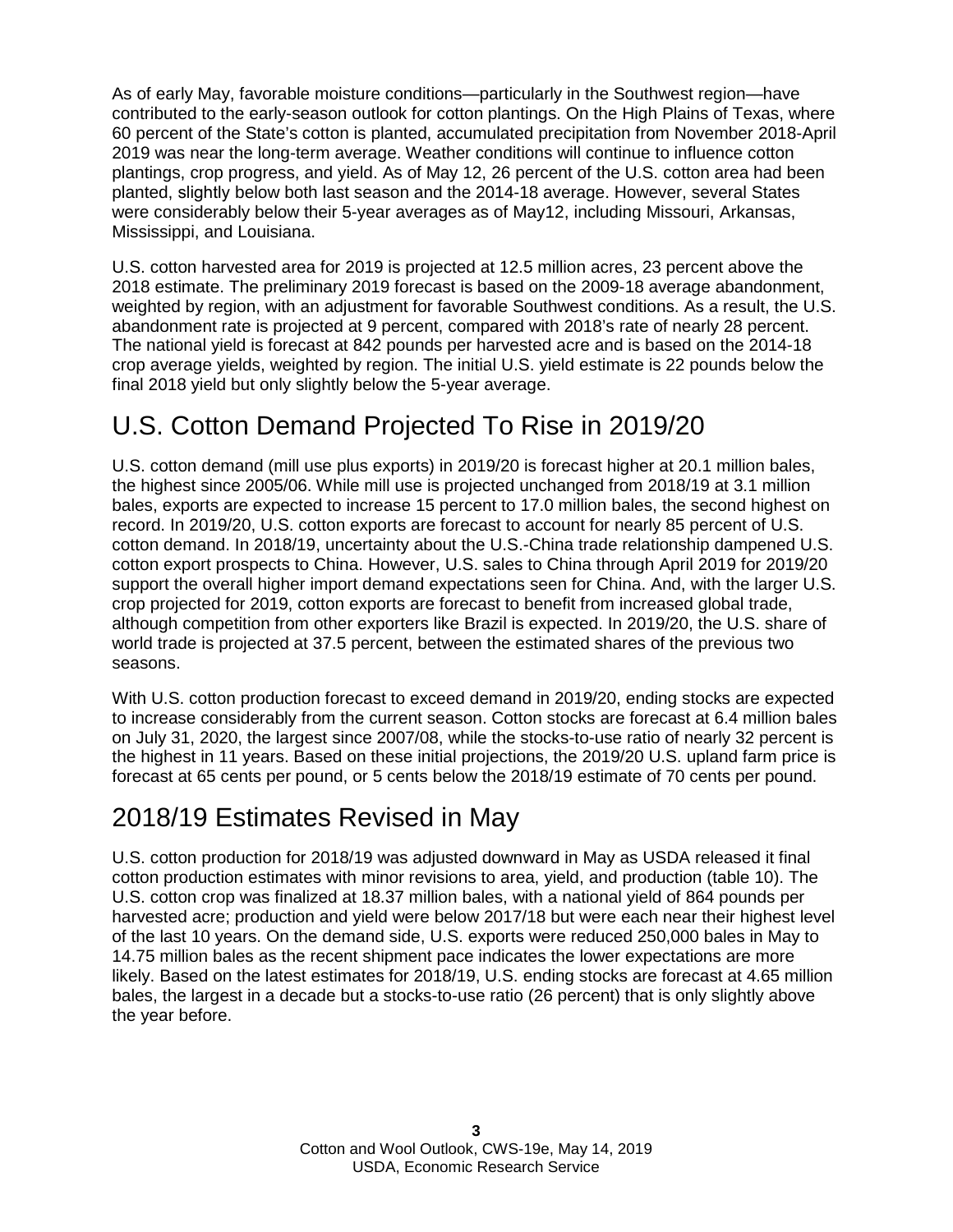## Global Cotton Production To Expand in 2019/20

USDA's initial projection for the 2019/20 world cotton crop is 125.5 million bales, 7.0 million bales (6 percent) above the 2018/19 estimate. Modest increases foreseen in both global cotton harvested area and yield together support the higher production estimate. Global area is projected at 34.5 million hectares (85.3 million acres), 4 percent above 2018/19 and the highest in 8 years. The world yield is also forecast higher in 2019/20, at 791 kilograms per hectare (706 pounds per acre).

India is expected to regain the top-producer status in 2019/20, surpassing China, which became the leading cotton producer in 2018/19. For 2019/20, India's cotton area is forecast to rise slightly to 12.35 million hectares (30.5 million acres), as price expectations remain favorable for cotton. The national yield is also projected to rebound from last season's below-average level, supporting the 3-million-bale increase in cotton production to 28.5 million bales in 2019/20.

China is forecast to produce 27.75 million bales of cotton in 2019/20, equal to the previous season, as slightly lower area is offset by a higher yield expectation. Harvested area in China is projected at 3.45 million hectares (8.5 million acres), as Government policies keep area nearly unchanged. However, with area further concentrated in the high-yielding Xinjiang region, the 2019 national yield is forecast to rise to 1,751 kilograms per hectare (1,561 pounds per acre).

Cotton production is expected to increase 300,000 bales in Pakistan in 2019/20 to 8.0 million bales, as area rebounds from 2018/19 and the yield remains relatively flat. In contrast, cotton production in Brazil and Australia is projected to decrease in 2019/20. For Brazil, production is forecast at 12.0 million bales, 800,000 bales below the 2018/19 record, as both area and yield are expected to decrease slightly. In Australia, cotton production is expected to decline 12 percent (300,000 bales) to 2.2 million bales—the lowest in a decade—as the national yield is reduced with unchanged area.

#### World Cotton Mill Use To Reach Record in 2019/20

Global cotton consumption is forecast at a record 125.9 million bales with USDA's initial 2019/20 projection, 2.6 percent (3.2 million bales) above the 2018/19 estimate. Notwithstanding the marginal decline in 2018/19, world cotton mill use has risen significantly since 2011/12, the year after record-high world cotton prices reduced consumption substantially. The increase reflects continued growth in the global economy and stabilization of cotton's share of world fiber use. Cotton consumption is led by China, India, and Pakistan, with a combined 2019/20 mill use forecast at 77.5 million bales, or 61.5 percent of the world total. Increases are also forecast for Bangladesh, Vietnam, and Turkey in 2019/20.

In China, cotton consumption is projected to increase 2.5 percent in 2019/20 to 41.5 million bales, the largest since 2010/11, as mills have access to supplies from the national reserve and textile industry investment continues in Xinjiang. India's consumption in 2019/20 is forecast to reach a record 25.3 million bales, 2 percent or 500,000 bales higher than 2018/19. Global demand for cotton textile and apparel products is expected to continue supporting the recent growth seen in India. In Pakistan, cotton mill use is projected at 10.7 million bales in 2019/20, 1 percent or 100,000 bales above a year earlier.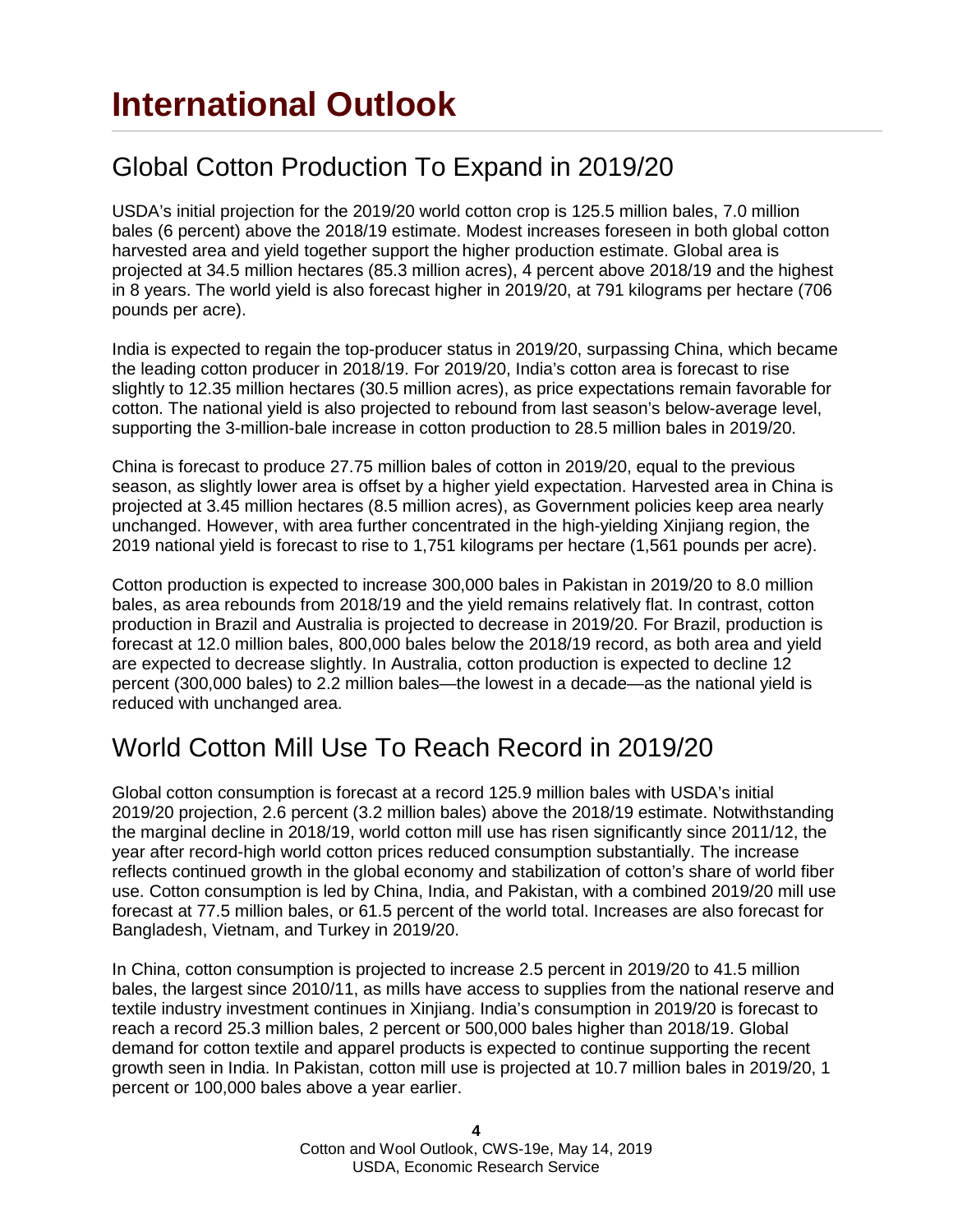Cotton mill use in Bangladesh is expected to continue its expansion, reaching a record 8.4 million bales in 2019/20, 5 percent above the year before. Significant growth has also occurred in Vietnam in recent years; in 2019/20, a 600,000-bale gain to a record 7.6 million bales is expected. Meanwhile, Turkey's consumption is projected to rebound 3 percent (200,000 bales) in 2019/20 to 6.7 million bales.

#### Global Cotton Trade Expands in 2019/20; Stocks Decrease

World cotton trade in 2019/20 is forecast at approximately 45.3 million bales, 8 percent above the previous season and the highest in 7 years. Higher trade expectations are projected as mill use in import-oriented countries, like Bangladesh and Vietnam, remain strong and prospects increase for China to import more cotton in 2019/20. China became the leading cotton importer again in 2018/19 as it is estimated to import 8.5 million bales; for 2019/20, China's imports are forecast to rise 2.5 million bales (29 percent) as mill use expands, production remains flat, and stocks continue to decrease. Bangladesh and Vietnam are the next largest importers, with 8.4 million bales and 7.6 million bales of imports forecast in 2019/20, respectively.

Projections for exports by country indicate that the United States and Brazil will benefit the most from increased trade as supplies increase in both countries. While U.S. cotton exports are forecast to expand 2.25 million bales (15 percent), Brazil's exports are expected to increase 2.4 million bales (41 percent). On the other hand, exports from Australia are projected to decline 1.8 million bales to 2.4 million as a result of a lower crop.

With global cotton consumption forecast to exceed production, 2019/20 world ending stocks are expected to decrease slightly. Stocks in 2019/20 are projected at 75.7 million bales, 780,000 bales below 2018/19. Likewise, China's stocks continue to decline, with stocks there estimated at 30.7 million bales at the end of 2019/20, 9 percent below 2018/19 and the lowest since 2010/11. As a share of global cotton stocks, China is expected to hold a smaller share for the fourth consecutive season. In 2015/16, China is estimated to have held about 63 percent of the world's cotton stocks, but for 2019/20, the share is forecast at about 41 percent—the lowest since a similar share was reached in 2011/12 (fig. 3). Meanwhile, cotton stocks in other major producing countries are projected to increase in 2019/20. As a result, global ending stocks outside of China are forecast to reach a record of nearly 45 million bales by the end of 2019/20 and the highest global stocks-to-use ratio outside of China in 5 years.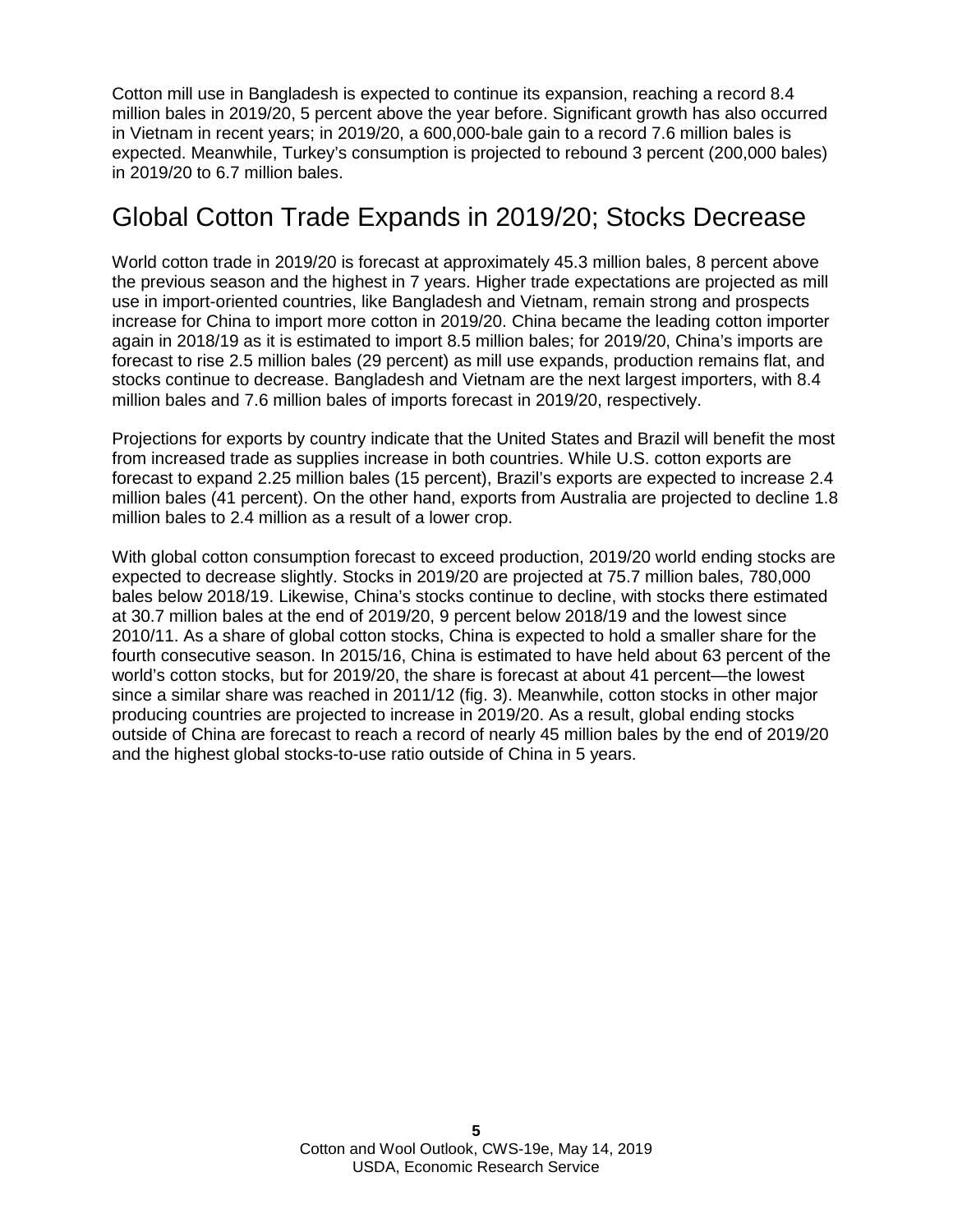#### Figure 3 **China's share of global cotton ending stocks**



Source: USDA, *World Agricultural Supply and Demand Estimates* reports.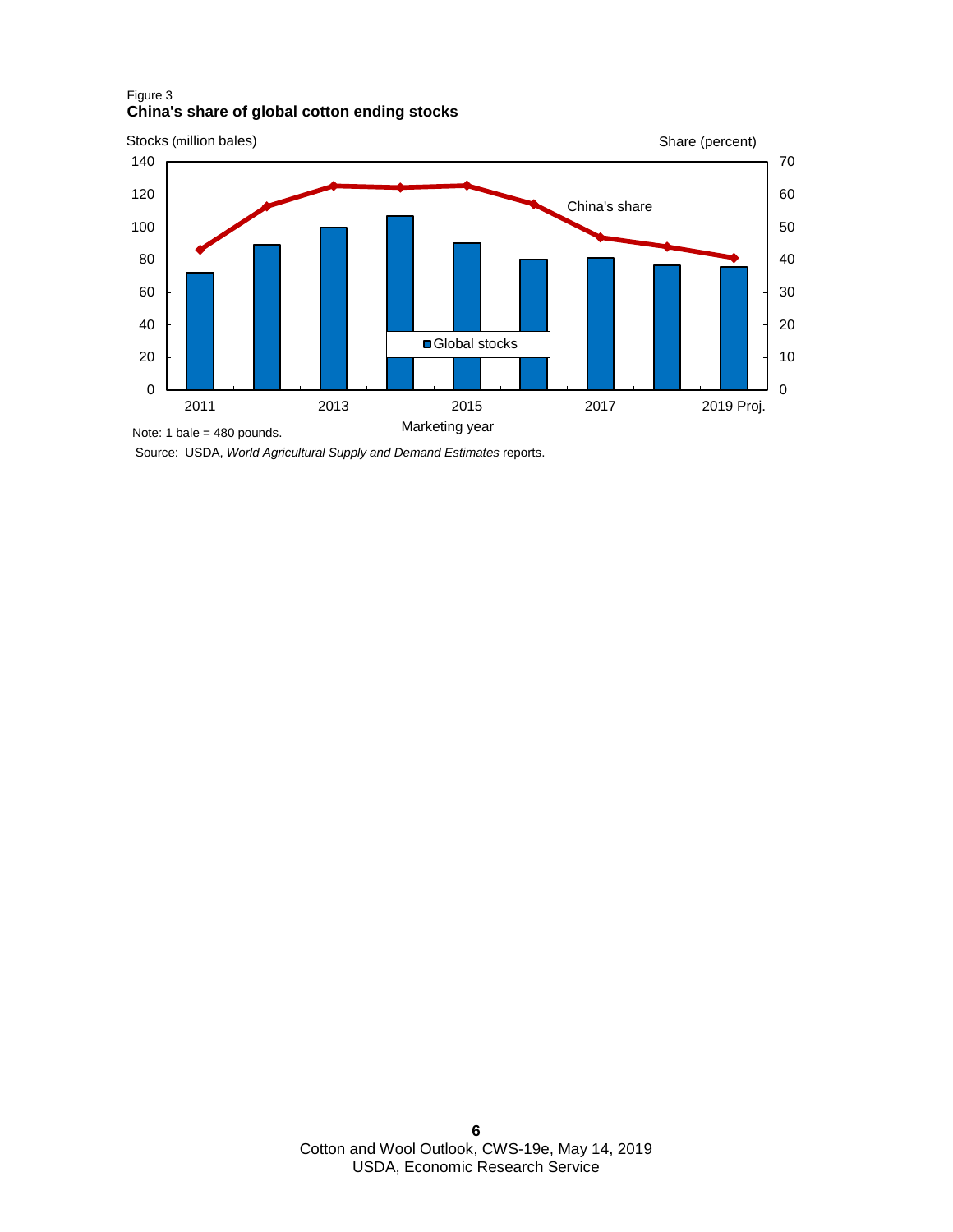|                               |         | 2018/19              | 2019/20              |                |
|-------------------------------|---------|----------------------|----------------------|----------------|
| Item                          | 2017/18 | Apr.                 | May                  | May            |
|                               |         | <b>Million acres</b> |                      |                |
| Upland:                       |         |                      |                      |                |
| Planted                       | 12.465  | 13.850               | 13.850               | 13.525         |
| Harvested                     | 10.850  | 10.283               | 9.957                | 12.289         |
|                               |         |                      | Pounds               |                |
| Yield/harvested acre          | 895     | 821                  | 847                  | 830            |
|                               |         |                      | <b>Million bales</b> |                |
| Beginning stocks              | 2.686   | 4.197                | 4.197                | 4.418          |
| Production                    | 20.223  | 17.596               | 17.566               | 21.250         |
| Total supply <sup>1</sup>     | 22.910  | 21.795               | 21.765               | 25.673         |
| Mill use                      | 3.198   | 3.075                | 3.075                | 3.070          |
| Exports                       | 15.211  | 14.350               | 14.100               | 16.350         |
| Total use                     | 18.409  | 17.425               | 17.175               | 19.420         |
| Ending stocks <sup>2</sup>    | 4.197   | 4.175                | 4.418                | 6.098          |
|                               |         |                      | Percent              |                |
| Stocks-to-use ratio           | 22.8    | 24.0                 | 25.7                 | 31.4           |
|                               |         |                      | 1,000 acres          |                |
|                               |         |                      |                      |                |
| Extra-long staple:<br>Planted | 252.5   | 249.0                | 250.3                |                |
| Harvested                     | 250.4   | 247.5                | 248.8                | 255.0<br>252.0 |
|                               |         |                      |                      |                |
|                               |         |                      | Pounds               |                |
| Yield/harvested acre          | 1,341   | 1,540                | 1,545                | 1,428          |
|                               |         |                      | 1,000 bales          |                |
| Beginning stocks              | 64      | 103                  | 103                  | 232            |
| Production                    | 700     | 794                  | 801                  | 750            |
| Total supply <sup>1</sup>     | 766     | 900                  | 907                  | 982            |
| Mill use                      | 27      | 25                   | 25                   | 30             |
| Exports                       | 636     | 650                  | 650                  | 650            |
| Total use                     | 663     | 675                  | 675                  | 680            |
| Ending stocks <sup>2</sup>    | 103     | 225                  | 232                  | 302            |
|                               |         |                      | Percent              |                |
|                               |         |                      |                      |                |
| Stocks-to-use ratio           | 15.5    | 33.3                 | 34.4                 | 44.4           |

Table 1—U.S. cotton supply and use estimates

Note: 1 bale = 480 pounds.

<sup>1</sup>Includes imports. <sup>2</sup>Includes unaccounted.

Source: USDA, World Agricultural Outlook Board.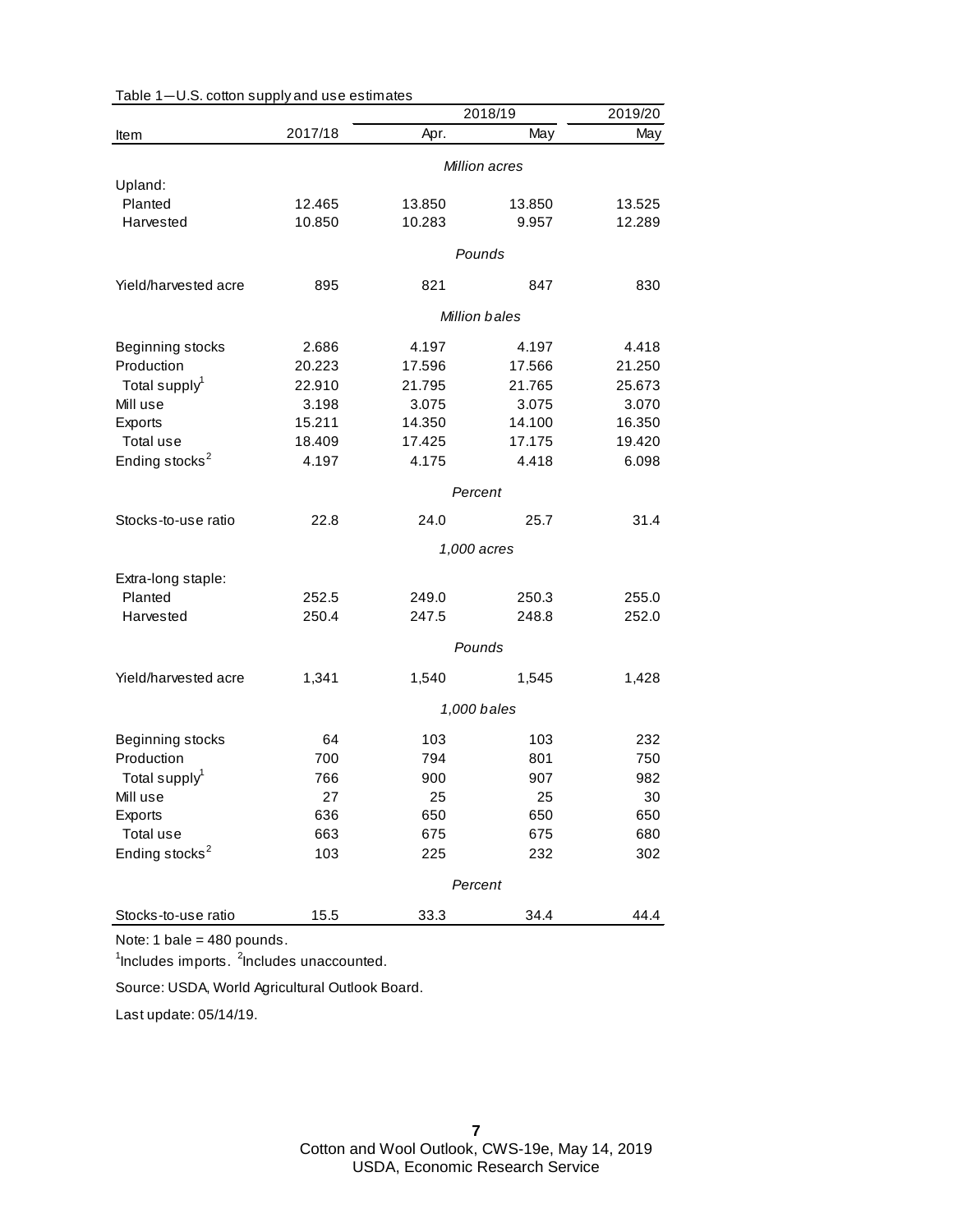|                      |               | 2018/19 |        | 2019/20 |  |
|----------------------|---------------|---------|--------|---------|--|
| Item                 | 2017/18       | Apr.    | May    | May     |  |
|                      | Million bales |         |        |         |  |
| Supply:              |               |         |        |         |  |
| Beginning stocks--   |               |         |        |         |  |
| World                | 80.42         | 81.05   | 81.08  | 76.47   |  |
| Foreign              | 77.67         | 76.75   | 76.78  | 71.82   |  |
| Production--         |               |         |        |         |  |
| World                | 123.78        | 118.93  | 118.43 | 125.45  |  |
| Foreign              | 102.86        | 100.54  | 100.07 | 103.45  |  |
| Imports--            |               |         |        |         |  |
| World                | 41.05         | 42.09   | 42.03  | 45.35   |  |
| Foreign              | 41.05         | 42.09   | 42.02  | 45.35   |  |
| Use:                 |               |         |        |         |  |
| Mill use--           |               |         |        |         |  |
| World                | 122.77        | 123.18  | 122.71 | 125.93  |  |
| Foreign              | 119.54        | 120.08  | 119.61 | 122.83  |  |
| Exports--            |               |         |        |         |  |
| World                | 40.93         | 42.09   | 42.03  | 45.35   |  |
| Foreign              | 25.08         | 27.09   | 27.28  | 28.35   |  |
| Ending stocks--      |               |         |        |         |  |
| World                | 81.08         | 76.44   | 76.47  | 75.69   |  |
| Foreign              | 76.78         | 72.04   | 71.82  | 69.29   |  |
|                      | Percent       |         |        |         |  |
| Stocks-to-use ratio: |               |         |        |         |  |
| World                | 66.0          | 62.1    | 62.3   | 60.1    |  |
| Foreign              | 64.2          | 60.0    | 60.0   | 56.4    |  |

Table 2—World cotton supply and use estimates

Note: 1 bale = 480 pounds.

Source: USDA, World Agricultural Outlook Board.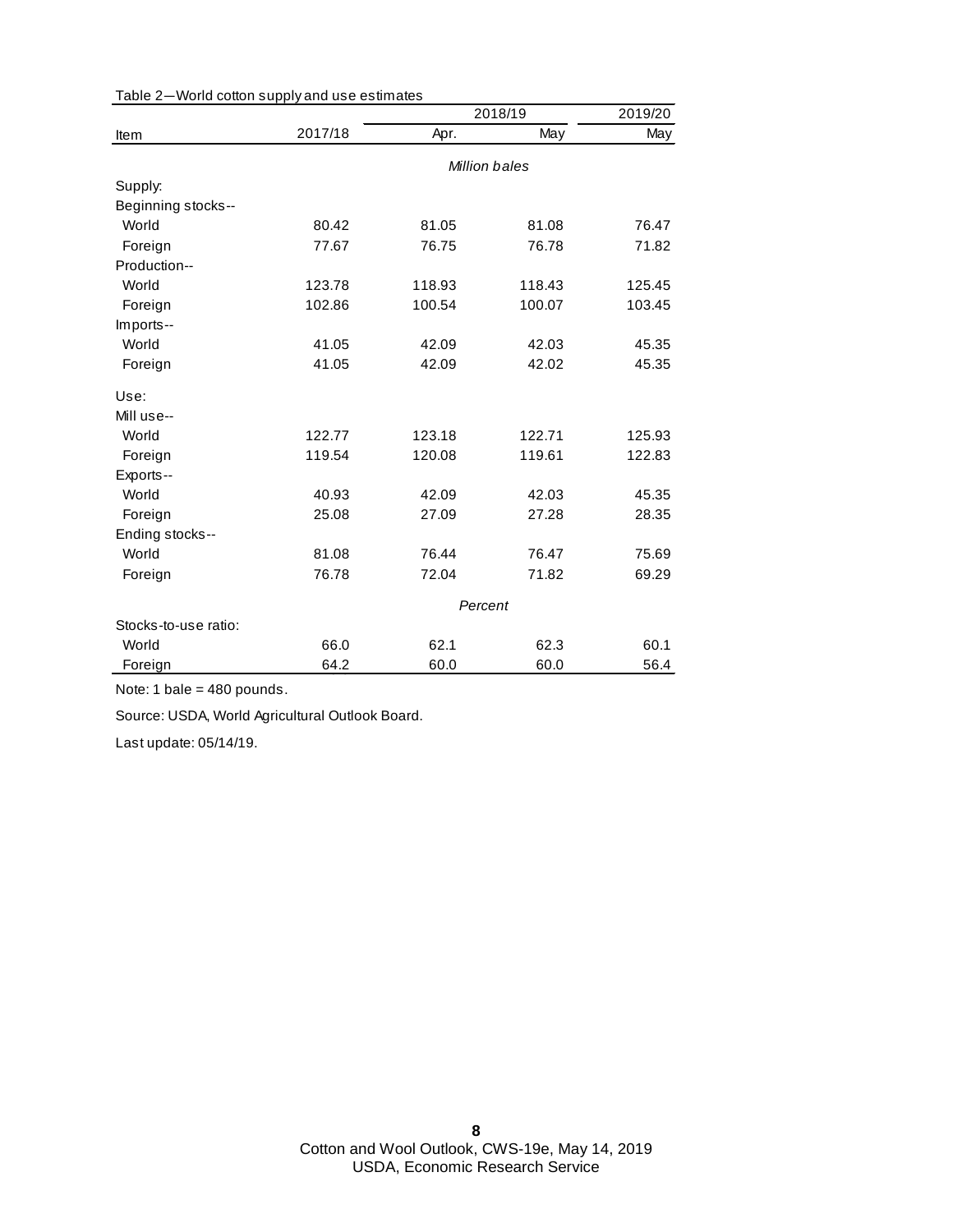| Table 3-U.S. fiber supply |        |              |         |         |
|---------------------------|--------|--------------|---------|---------|
|                           | Jan.   | Feb.         | Mar.    | Mar.    |
| Item                      | 2019   | 2019         | 2019    | 2018    |
|                           |        | 1,000 bales  |         |         |
| Cotton:                   |        |              |         |         |
| Stocks, beginning         | 13,999 | 14,915       | 14,218  | 14,299  |
| Ginnings                  | 2,320  | 826          | 523     | 836     |
| Imports since August 1    | 2.3    | 2.3          | 2.3     | 2.4     |
|                           |        | 1,000 pounds |         |         |
| Wool and mohair:          |        |              |         |         |
| Raw wool imports, clean   | 271.8  | 784.0        | 1,158.3 | 485.3   |
| 48s-and-finer             | 120.3  | 514.7        | 878.4   | 230.3   |
| Not-finer-than-46s        | 151.4  | 269.3        | 280.0   | 255.0   |
| Total since January 1     | 271.8  | 1,055.8      | 2,214.1 | 1,046.1 |
| Wool top imports          | 175.9  | 138.6        | 197.4   | 133.9   |
| Total since January 1     | 175.9  | 314.5        | 511.9   | 359.1   |
| Mohair imports, clean     | 0.0    | 0.0          | 0.0     | 0.0     |
| Total since January 1     | 0.0    | 0.0          | 0.0     | 0.0     |

Note: 1 bale = 480 pounds.

Sources: USDA, National Agricultural Statistics Service; U.S. Department of Commerce,

U.S. Census Bureau.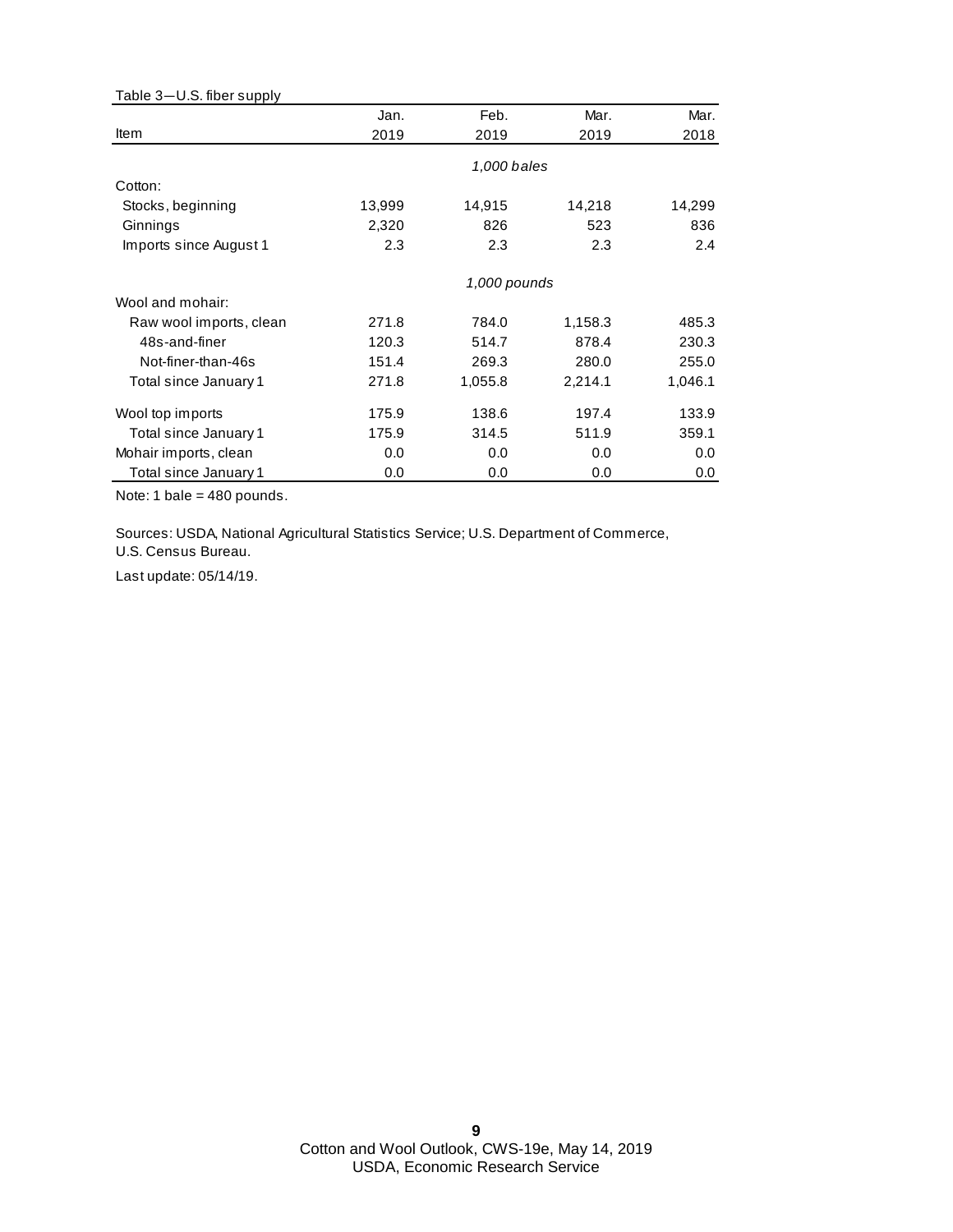| Table 4-U.S. fiber demand             |       |              |       |         |
|---------------------------------------|-------|--------------|-------|---------|
|                                       | Jan.  | Feb.         | Mar.  | Mar.    |
| Item                                  | 2019  | 2019         | 2019  | 2018    |
|                                       |       |              |       |         |
|                                       |       | 1,000 bales  |       |         |
| Cotton:                               |       |              |       |         |
| All consumed by mills <sup>1</sup>    | 259   | 222          | 254   | 281     |
| Total since August 1                  | 1,489 | 1,711        | 1,965 | 2,143   |
| Daily rate                            | 11.3  | 11.1         | 12.1  | 12.8    |
| Upland consumed by mills <sup>1</sup> | 257   | 220          | 252   | 279     |
| Total since August 1                  | 1,477 | 1,698        | 1,950 | 2,124   |
| Daily rate                            | 11.2  | 11.0         | 12.0  | 12.7    |
| Upland exports                        | 1,063 | 1,217        | 1,640 | 2,006   |
| Total since August 1                  | 4,663 | 5,880        | 7,520 | 8,355   |
| Sales for next season                 | 119   | 94           | 485   | 512     |
| Total since August 1                  | 2,288 | 2,382        | 2,867 | 2,916   |
| Extra-long staple exports             | 83.8  | 84.1         | 66.5  | 99.7    |
| Total since August 1                  | 256.2 | 340.3        | 406.7 | 432.6   |
| Sales for next season                 | 0.0   | 1.5          | 5.6   | 3.3     |
| Total since August 1                  | 29.2  | 30.7         | 36.3  | 45.7    |
|                                       |       | 1,000 pounds |       |         |
| Wool and mohair:                      |       |              |       |         |
| Raw wool exports, clean               | 115.7 | 316.5        | 385.1 | 864.6   |
| Total since January 1                 | 115.7 | 432.2        | 817.3 | 1,678.7 |
| Wool top exports                      | 121.4 | 57.1         | 126.1 | 147.4   |
| Total since January 1                 | 121.4 | 178.5        | 304.5 | 370.1   |
| Mohair exports, clean                 | 0.0   | 0.0          | 0.0   | 0.5     |
| Total since January 1                 | 0.0   | 0.0          | 0.0   | 60.7    |

Note: 1 bale = 480 pounds.

<sup>1</sup>Estimated by USDA.

and U.S. Department of Commerce, U.S. Census Bureau. Sources: USDA, Farm Service Agency; USDA, Foreign Agricultural Service, *U.S. Export Sales* ;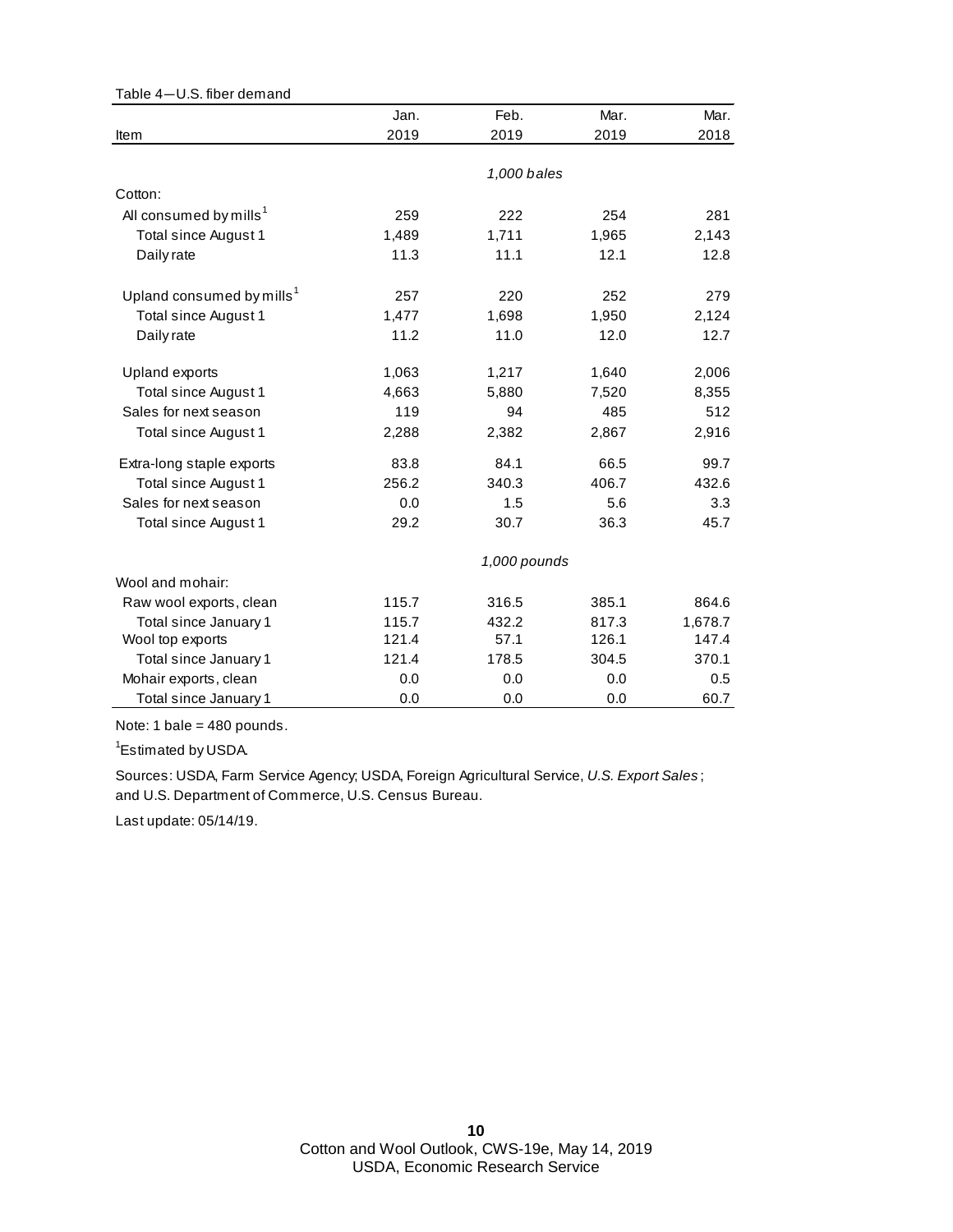| rable 5–0.3. and wond muer prices |           |                   |           |           |
|-----------------------------------|-----------|-------------------|-----------|-----------|
|                                   | Feb.      | Mar.              | Apr.      | Apr.      |
| Item                              | 2019      | 2019              | 2019      | 2018      |
|                                   |           |                   |           |           |
|                                   |           | Cents per pound   |           |           |
| Domestic cotton prices:           |           |                   |           |           |
| Adjusted world price              | 62.84     | 65.40             | 68.75     | 73.69     |
| Upland spot 41-34                 | 67.17     | 69.78             | 72.27     | 79.34     |
| Pima spot 02-46                   | 124.74    | 120.00            | 120.00    | 146.25    |
| Average price received by         |           |                   |           |           |
| upland producers                  | 67.50     | 68.80             | NA.       | 67.70     |
| Far Eastern cotton quotes:        |           |                   |           |           |
| A Index                           | 80.79     | 84.38             | 87.14     | 91.75     |
| Memphis/Eastern                   | 82.94     | 86.38             | 88.69     | 93.88     |
| Memphis/Orleans/Texas             | 81.19     | 84.75             | 87.44     | 92.38     |
| California/Arizona                | 83.19     | 86.63             | 88.94     | 94.88     |
|                                   |           | Dollars per pound |           |           |
| Wool prices (clean):              |           |                   |           |           |
| <b>U.S. 58s</b>                   | NQ.       | <b>NQ</b>         | NQ.       | 4.62      |
| Australian 58s <sup>1</sup>       | 5.07      | 5.30              | 5.51      | 5.14      |
| U.S.60s                           | <b>NQ</b> | <b>NQ</b>         | 5.32      | 4.97      |
| Australian 60s <sup>1</sup>       | <b>NQ</b> | <b>NQ</b>         | <b>NQ</b> | <b>NQ</b> |
| <b>U.S. 64s</b>                   | <b>NQ</b> | <b>NQ</b>         | <b>NQ</b> | 6.30      |
| Australian 64s <sup>1</sup>       | 7.72      | 7.54              | 7.45      | 6.92      |

Table 5—U.S. and world fiber prices

NA = Not available. NQ = No quote.

<sup>1</sup>In bond, Charleston, SC.

Sources: USDA, *Cotton Price Statistics;* Cotlook Ltd., *Cotton Outlook;* and trade reports.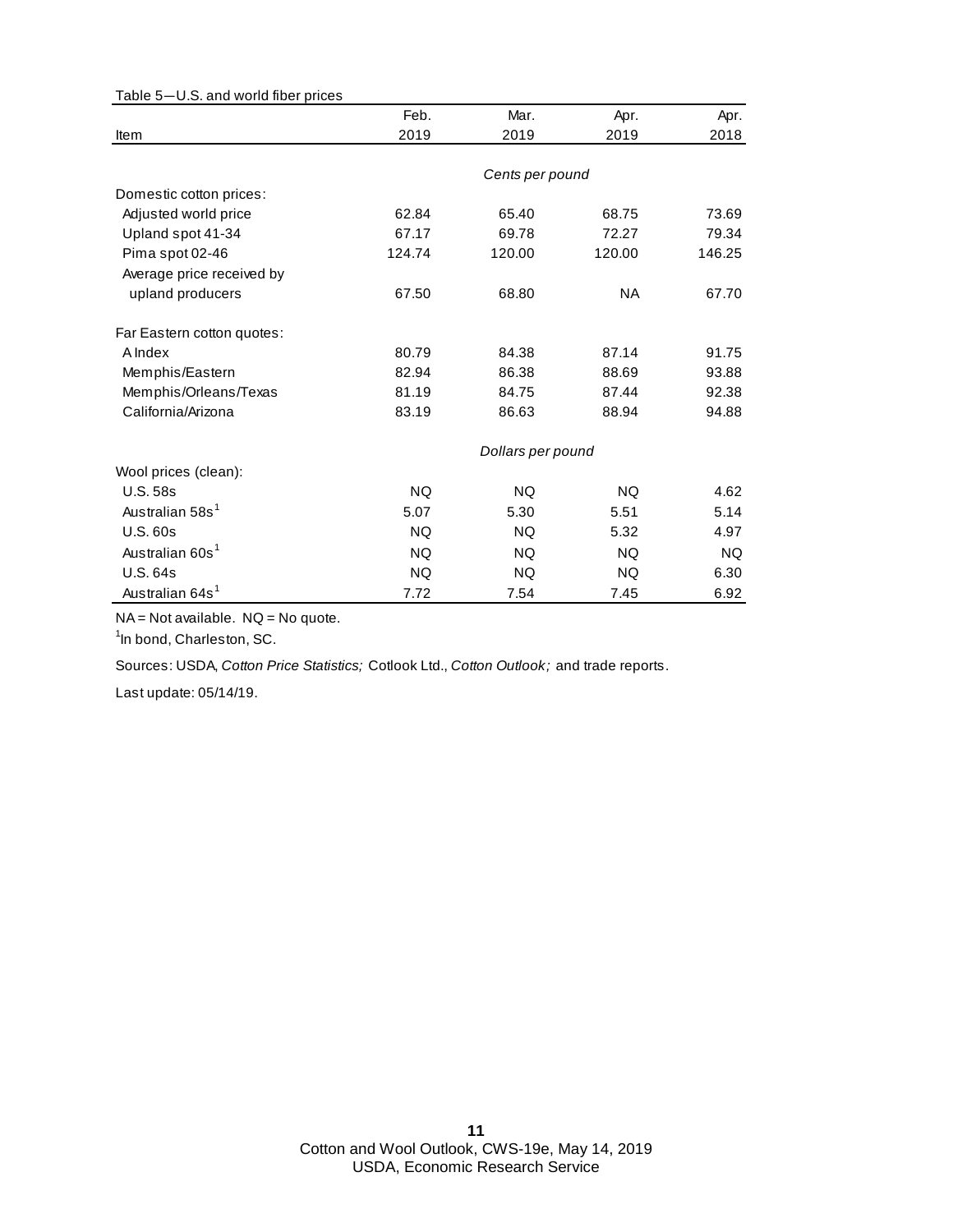| <b>D.D. ICALIC IMPORTS, Dy HDCR</b> | Jan.      | Feb.         | Mar.      | Mar.      |
|-------------------------------------|-----------|--------------|-----------|-----------|
| Item                                | 2019      | 2019         | 2019      | 2018      |
|                                     |           | 1,000 pounds |           |           |
| Yarn, thread, and fabric:           | 301,402   | 255,411      | 272,973   | 263,788   |
| Cotton                              | 59,606    | 51,691       | 56,911    | 54,177    |
| Linen                               | 26,430    | 24,049       | 24,990    | 20,095    |
| Wool                                | 4,049     | 3,799        | 4,101     | 4,005     |
| Silk                                | 529       | 415          | 482       | 453       |
| Synthetic                           | 210,789   | 175,457      | 186,488   | 185,059   |
| Apparel:                            | 1,061,954 | 942,583      | 842,544   | 799,659   |
| Cotton                              | 537,794   | 486,438      | 451,804   | 424,276   |
| Linen                               | 9,690     | 10,512       | 9,856     | 8,485     |
| Wool                                | 22,429    | 18,550       | 16,412    | 15,800    |
| Silk                                | 11,762    | 11,722       | 9,538     | 8,378     |
| Synthetic                           | 480,279   | 415,362      | 354,934   | 342,719   |
| Home furnishings:                   | 323,307   | 267,658      | 223,488   | 242,359   |
| Cotton                              | 168,190   | 142,745      | 135,911   | 145,034   |
| Linen                               | 1,886     | 1,702        | 1,206     | 1,417     |
| Wool                                | 601       | 432          | 471       | 407       |
| Silk                                | 265       | 256          | 157       | 137       |
| Synthetic                           | 152,366   | 122,523      | 85,742    | 95,364    |
| Floor coverings:                    | 111,214   | 92,308       | 103,328   | 109,806   |
| Cotton                              | 13,563    | 11,070       | 13,555    | 13,035    |
| Linen                               | 39,563    | 34,269       | 38,203    | 38,037    |
| Wool                                | 11,270    | 8,405        | 9,847     | 11,462    |
| Silk                                | 2,315     | 1,982        | 2,710     | 2,914     |
| Synthetic                           | 44,503    | 36,582       | 39,014    | 44,359    |
| Total imports: <sup>1</sup>         | 1,812,786 | 1,570,604    | 1,453,008 | 1,427,409 |
| Cotton                              | 782,599   | 695,148      | 661,046   | 639,867   |
| Linen                               | 78,811    | 71,652       | 75,283    | 69,095    |
| Wool                                | 38,545    | 31,309       | 30,996    | 31,822    |
| Silk                                | 14,871    | 14,382       | 12,888    | 11,882    |
| Synthetic                           | 897,959   | 758,114      | 672,795   | 674,743   |

Table 6—U.S. textile imports, by fiber

Note: Raw-fiber-equivalent pounds.

<sup>1</sup>Includes headgear.

Sources: USDA, Economic Research Service and U.S. Department of Commerce,

U.S. Census Bureau.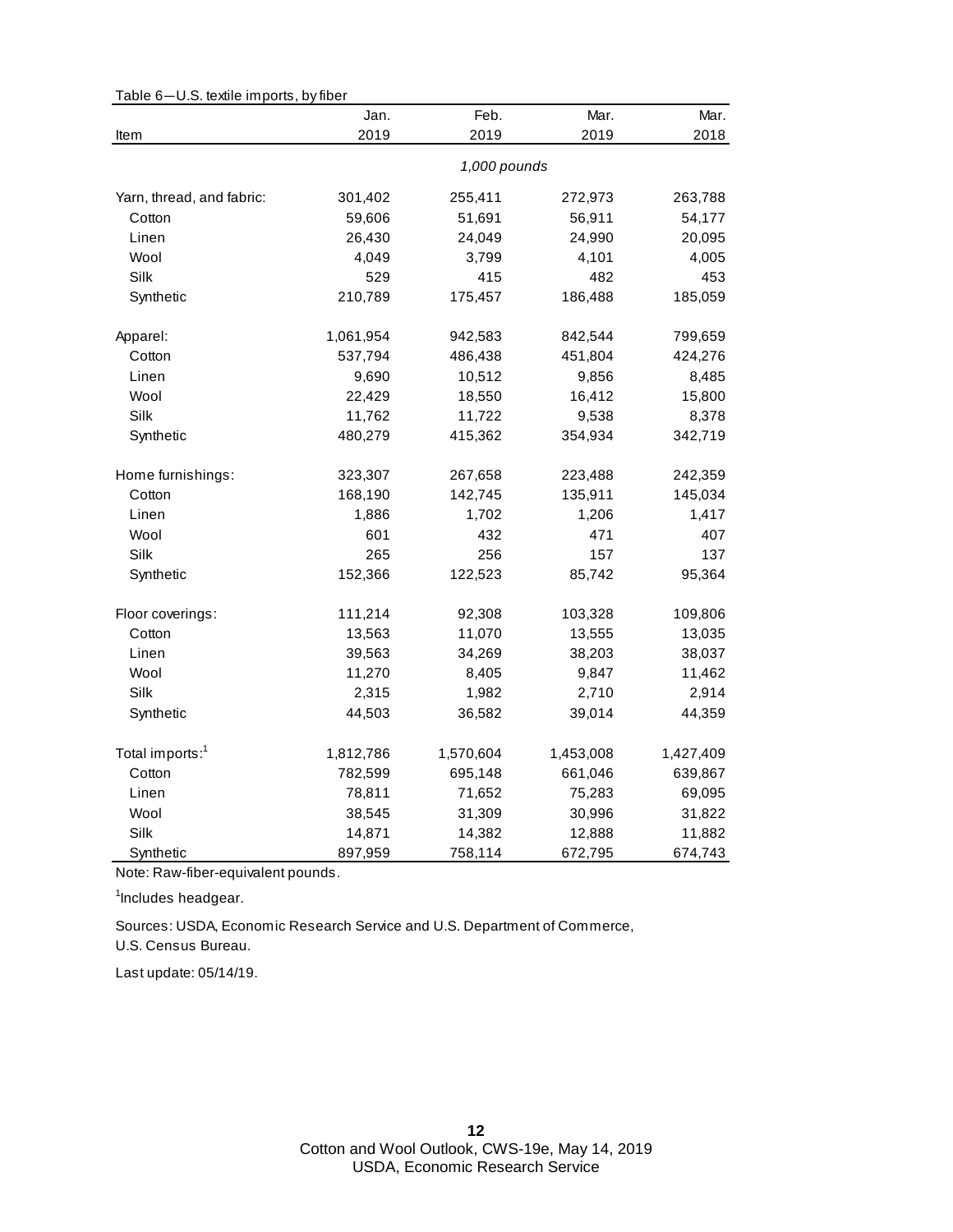|                             | Jan.    | Feb.         | Mar.    | Mar.    |
|-----------------------------|---------|--------------|---------|---------|
| Item                        | 2019    | 2019         | 2019    | 2018    |
|                             |         | 1,000 pounds |         |         |
| Yarn, thread, and fabric:   | 236,064 | 215,078      | 235,759 | 243,183 |
| Cotton                      | 125,543 | 112,047      | 124,216 | 124,255 |
| Linen                       | 5,553   | 5,283        | 5,839   | 7,393   |
| Wool                        | 3,033   | 2,426        | 2,585   | 2,461   |
| Silk                        | 885     | 1,004        | 1,083   | 1,119   |
| Synthetic                   | 101,050 | 94,318       | 102,037 | 107,955 |
| Apparel:                    | 26,673  | 29,287       | 32,529  | 32,050  |
| Cotton                      | 10,481  | 11,366       | 11,921  | 12,627  |
| Linen                       | 431     | 391          | 692     | 425     |
| Wool                        | 2,765   | 2,765        | 3,222   | 3,453   |
| Silk                        | 2,213   | 2,122        | 2,619   | 2,627   |
| Synthetic                   | 10,783  | 12,644       | 14,074  | 12,918  |
| Home furnishings:           | 4,290   | 3,259        | 4,975   | 4,181   |
| Cotton                      | 2,157   | 1,641        | 2,209   | 2,061   |
| Linen                       | 121     | 120          | 198     | 167     |
| Wool                        | 50      | 39           | 49      | 49      |
| Silk                        | 51      | 42           | 87      | 46      |
| Synthetic                   | 1,912   | 1,416        | 2,432   | 1,857   |
| Floor coverings:            | 22,258  | 21,117       | 23,337  | 26,797  |
| Cotton                      | 1,833   | 1,865        | 2,016   | 2,306   |
| Linen                       | 1,092   | 958          | 1,075   | 1,245   |
| Wool                        | 1,490   | 1,230        | 1,176   | 1,620   |
| Silk                        | 72      | 45           | 56      | 63      |
| Synthetic                   | 17,771  | 17,019       | 19,013  | 21,563  |
| Total exports: <sup>1</sup> | 289,572 | 268,941      | 296,793 | 306,533 |
| Cotton                      | 140,124 | 127,017      | 140,446 | 141,357 |
| Linen                       | 7,207   | 6,758        | 7,810   | 9,243   |
| Wool                        | 7,349   | 6,464        | 7,036   | 7,595   |
| Silk                        | 3,222   | 3,213        | 3,846   | 3,855   |
| Synthetic                   | 131,670 | 125,489      | 137,655 | 144,483 |

Table 7—U.S. textile exports, by fiber

Note: Raw-fiber-equivalent pounds.

<sup>1</sup>Includes headgear.

U.S. Census Bureau. Sources: USDA, Economic Research Service and U.S. Department of Commerce,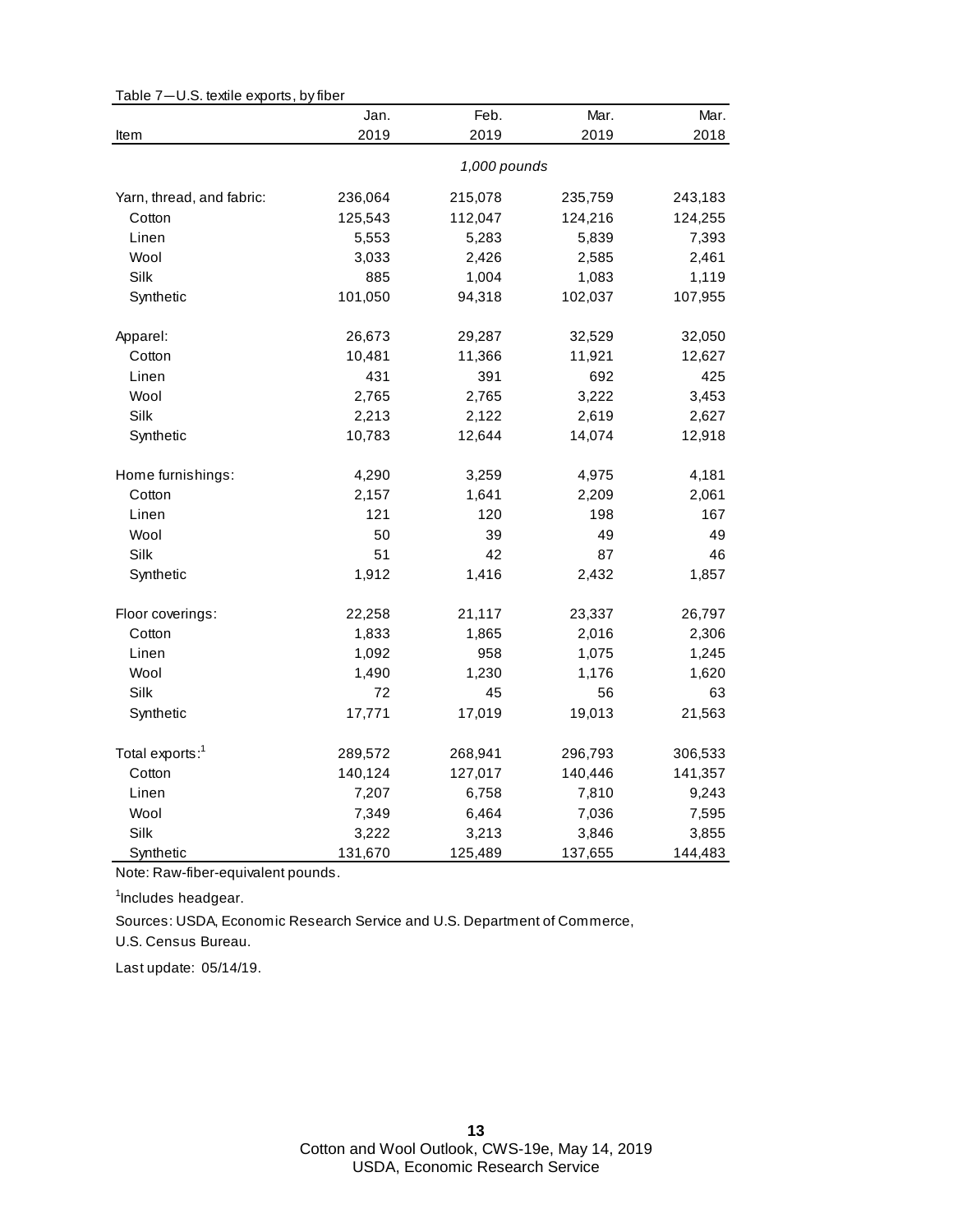| Table 8-U.S. cotton textile imports, by origin |  |  |
|------------------------------------------------|--|--|
|------------------------------------------------|--|--|

|                    | Jan.         | Feb.    | Mar.    | Mar.    |  |
|--------------------|--------------|---------|---------|---------|--|
| Region/country     | 2019         | 2019    | 2019    | 2018    |  |
|                    | 1,000 pounds |         |         |         |  |
| North America      | 103,699      | 118,421 | 132,119 | 135,702 |  |
| Canada             | 2,824        | 2,883   | 3,016   | 3,144   |  |
| Dominican Republic | 6,514        | 11,659  | 9,776   | 10,840  |  |
| El Salvador        | 11,133       | 12,655  | 14,294  | 16,930  |  |
| Guatemala          | 9,092        | 7,137   | 7,873   | 8,161   |  |
| Haiti              | 7,377        | 9,574   | 13,539  | 13,817  |  |
| Honduras           | 15,182       | 22,668  | 26,062  | 23,630  |  |
| Mexico             | 33,970       | 35,217  | 37,830  | 38,226  |  |
| Nicaragua          | 17,536       | 16,562  | 19,630  | 20,857  |  |
| South America      | 4,388        | 4,603   | 4,937   | 4,356   |  |
| Colombia           | 1,846        | 2,357   | 1,964   | 1,930   |  |
| Peru               | 2,266        | 2,006   | 2,684   | 2,049   |  |
| Europe             | 16,397       | 16,068  | 17,367  | 17,974  |  |
| Germany            | 1,233        | 1,308   | 1,224   | 1,206   |  |
| Italy              | 1,706        | 1,589   | 2,054   | 1,605   |  |
| Portugal           | 2,120        | 1,778   | 1,720   | 1,461   |  |
| <b>Turkey</b>      | 8,541        | 8,919   | 9,454   | 10,468  |  |
| Asia               | 640,386      | 542,301 | 489,373 | 465,839 |  |
| <b>Bahrain</b>     | 1,389        | 1,306   | 1,189   | 1,543   |  |
| Bangladesh         | 61,843       | 58,927  | 67,490  | 52,713  |  |
| Cambodia           | 17,851       | 15,707  | 17,198  | 13,862  |  |
| China              | 269,357      | 219,361 | 131,777 | 160,641 |  |
| Hong Kong          | 532          | 588     | 327     | 525     |  |
| India              | 89,232       | 79,334  | 94,774  | 84,995  |  |
| Indonesia          | 21,857       | 21,644  | 21,335  | 19,433  |  |
| <b>Israel</b>      | 623          | 596     | 449     | 463     |  |
| Japan              | 1,113        | 964     | 1,170   | 1,138   |  |
| Jordan             | 6,217        | 4,927   | 7,044   | 5,656   |  |
| Malaysia           | 2,688        | 2,605   | 2,080   | 2,036   |  |
| Pakistan           | 68,773       | 55,957  | 65,574  | 54,983  |  |
| Philippines        | 3,261        | 2,176   | 3,371   | 2,985   |  |
| South Korea        | 5,515        | 4,206   | 5,794   | 5,486   |  |
| Sri Lanka          | 9,502        | 8,001   | 7,945   | 6,986   |  |
| Taiwan             | 1,620        | 1,320   | 1,185   | 1,250   |  |
| Thailand           | 4,706        | 4,337   | 4,665   | 4,125   |  |
| Vietnam            | 73,230       | 59,549  | 54,737  | 45,077  |  |
| Oceania            | 56           | 24      | 62      | 46      |  |
| Africa             | 17,674       | 13,731  | 17,188  | 15,949  |  |
| Egypt              | 7,908        | 6,201   | 7,639   | 7,817   |  |
| Kenya              | 3,232        | 2,227   | 3,280   | 2,393   |  |
| Lesotho            | 1,668        | 1,409   | 1,245   | 2,142   |  |
| Madagascar         | 1,801        | 1,406   | 1,781   | 1,594   |  |
| Mauritius          | 877          | 738     | 808     | 489     |  |
| World <sup>1</sup> | 782,599      | 695,148 | 661,046 | 639,867 |  |

Note: Raw-fiber-equivalent pounds.

<sup>1</sup>Regional totals may not sum to world totals due to rounding.

Sources: USDA, Economic Research Service and U.S. Department of Commerce,

U.S. Census Bureau.

Last update: 05/14/19.

**14**

Cotton and Wool Outlook, CWS-19e, May 14, 2019 USDA, Economic Research Service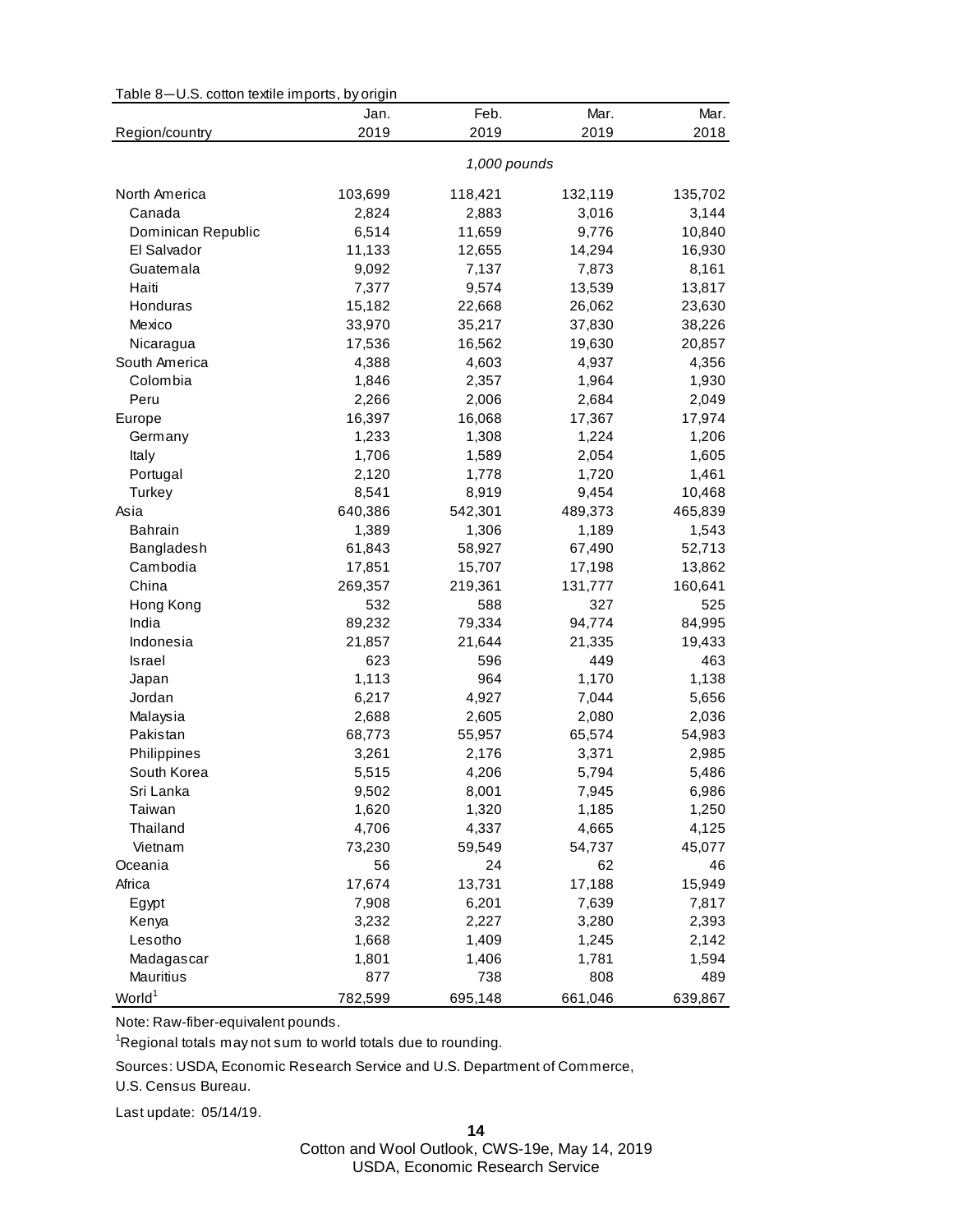| Table 9-U.S. cotton textile exports, by destination |  |
|-----------------------------------------------------|--|
|-----------------------------------------------------|--|

|                             | Jan.    | Feb.         | Mar.    | Mar.    |
|-----------------------------|---------|--------------|---------|---------|
| Region/country              | 2019    | 2019         | 2019    | 2018    |
|                             |         | 1,000 pounds |         |         |
| North America               | 121,145 | 109,777      | 123,025 | 119,131 |
| <b>Bahamas</b>              | 187     | 159          | 167     | 123     |
| Canada                      | 7,576   | 6,199        | 7,887   | 8,326   |
| Costa Rica                  | 204     | 299          | 266     | 238     |
| Dominican Republic          | 18,579  | 18,244       | 21,149  | 19,711  |
| El Salvador                 | 6,955   | 7,214        | 8,804   | 9,343   |
| Guatemala                   | 2,665   | 2,253        | 1,768   | 2,414   |
| Haiti                       | 524     | 559          | 1,030   | 484     |
| Honduras                    | 59,447  | 51,435       | 56,679  | 50,267  |
| Mexico                      | 19,695  | 18,680       | 19,712  | 22,379  |
| Nicaragua                   | 4,575   | 3,862        | 4,770   | 4,977   |
| Panama                      | 164     | 317          | 289     | 341     |
| South America               | 4,053   | 4,423        | 3,435   | 5,993   |
| Brazil                      | 125     | 276          | 309     | 420     |
| Chile                       | 185     | 221          | 122     | 155     |
| Colombia                    | 2,815   | 2,813        | 1,852   | 3,864   |
| Peru                        | 762     | 878          | 825     | 1,136   |
| Europe                      | 3,212   | 4,028        | 3,053   | 3,153   |
| Belgium                     | 306     | 345          | 408     | 296     |
| France                      | 128     | 100          | 146     | 85      |
| Germany                     | 573     | 626          | 505     | 349     |
| Italy                       | 558     | 327          | 208     | 237     |
| Netherlands                 | 201     | 387          | 286     | 328     |
| Spain                       | 39      | 36           | 135     | 86      |
| United Kingdom              | 841     | 1,482        | 757     | 932     |
| Asia                        | 7,259   | 5,168        | 7,567   | 9,685   |
| Bangladesh                  | 1       | 3            | 2       | 1,578   |
| China                       | 1,195   | 971          | 989     | 2,912   |
| Hong Kong                   | 496     | 306          | 650     | 511     |
| India                       | 187     | 108          | 310     | 298     |
| <b>Israel</b>               | 112     | 123          | 152     | 184     |
| Japan                       | 977     | 934          | 1,151   | 799     |
| Singapore                   | 128     | 102          | 157     | 479     |
| South Korea                 | 606     | 594          | 870     | 918     |
| Taiwan                      | 91      | 106          | 137     | 85      |
| <b>United Arab Emirates</b> | 472     | 396          | 459     | 320     |
| Vietnam                     | 2,378   | 783          | 1,860   | 704     |
| Oceania                     | 573     | 532          | 587     | 614     |
| Australia                   | 430     | 463          | 458     | 443     |
| Africa                      | 3,883   | 3,089        | 2,777   | 2,780   |
| Morocco                     | 3,598   | 2,676        | 2,514   | 2,565   |
| World <sup>1</sup>          | 140,124 | 127,017      | 140,446 | 141,357 |

Note: Raw-fiber-equivalent pounds.

<sup>1</sup>Regional totals may not sum to world totals due to rounding.

Sources: USDA, Economic Research Service and U.S. Department of Commerce,

U.S. Census Bureau.

Last update: 05/14/19.

Cotton and Wool Outlook, CWS-19e, May 14, 2019 USDA, Economic Research Service